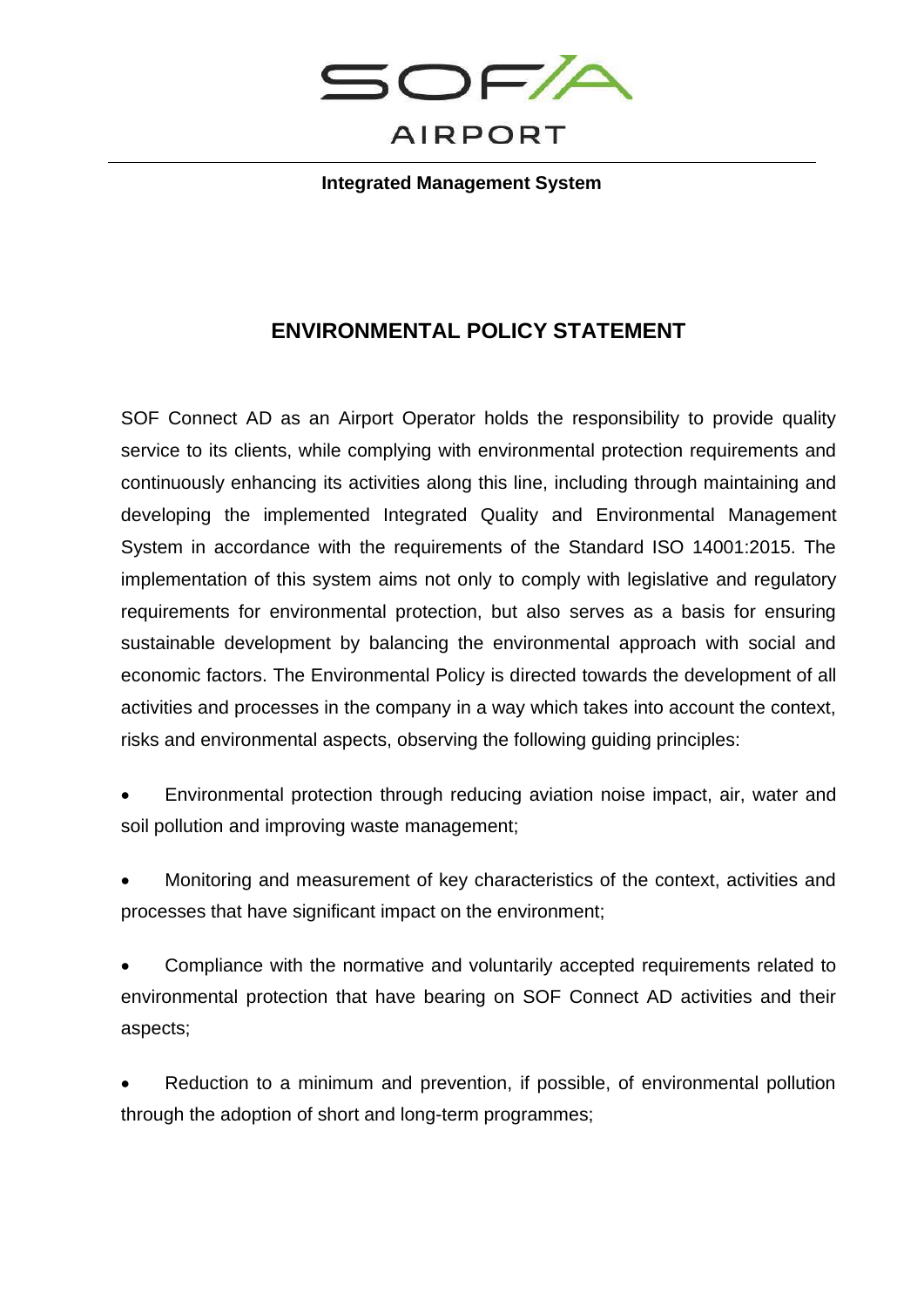

## **Integrated Management System**

Active attitude towards global climate changes through the reduction of greenhouse gas emissions produced by airport activities by:

- $\checkmark$  Improving the energy efficiency of processes through exploration, planning and implementation of technologies and innovations for reducing the consumption of energy and natural resources, whenever possible;
- $\checkmark$  Implementing environmental criteria and energy efficiency criteria when purchasing goods and outsourcing services, wherever possible;
- $\checkmark$  Economical use of natural and energy resources and improvement of the energy characteristics of the equipment and facilities in use;
- $\checkmark$  Regular review of the environmental objectives and energy efficiency targets leading to an actual reduction of greenhouse gas emissions.

• Pursuit of maximum degree of separate collection of generated waste for its recycling and proper re-use;

• Provision of systematic training to employees and enhancement of personal responsibility to environmental protection;

Active cooperation with the environmental protection authorities;

To keep the principles and fulfill the targets outlined in this Environmental Policy Statement, SOF Connect AD management:

Takes on the commitment and responsibility to ensure all resources necessary for the implementation of environmental policies and objectives, to maintain